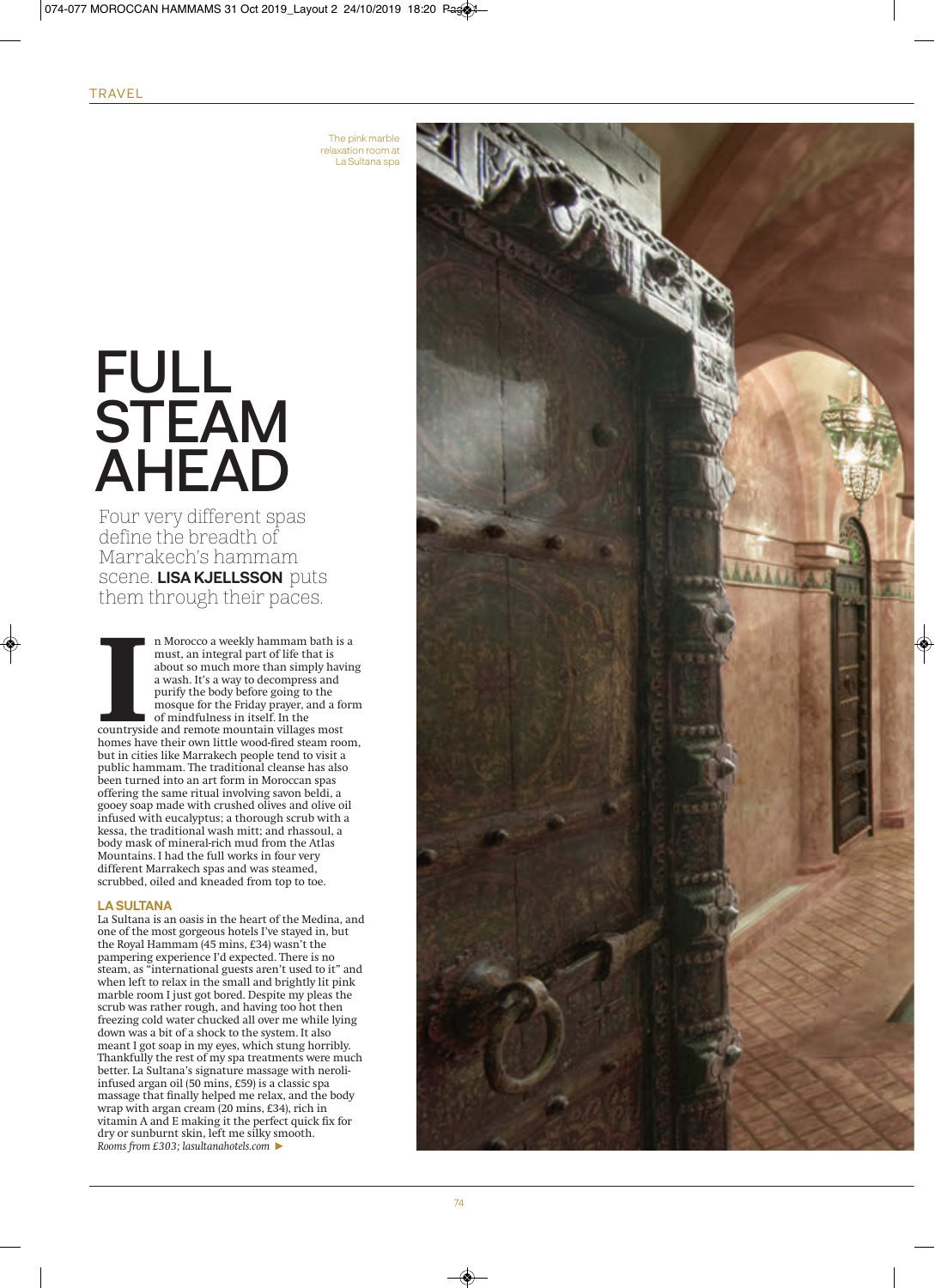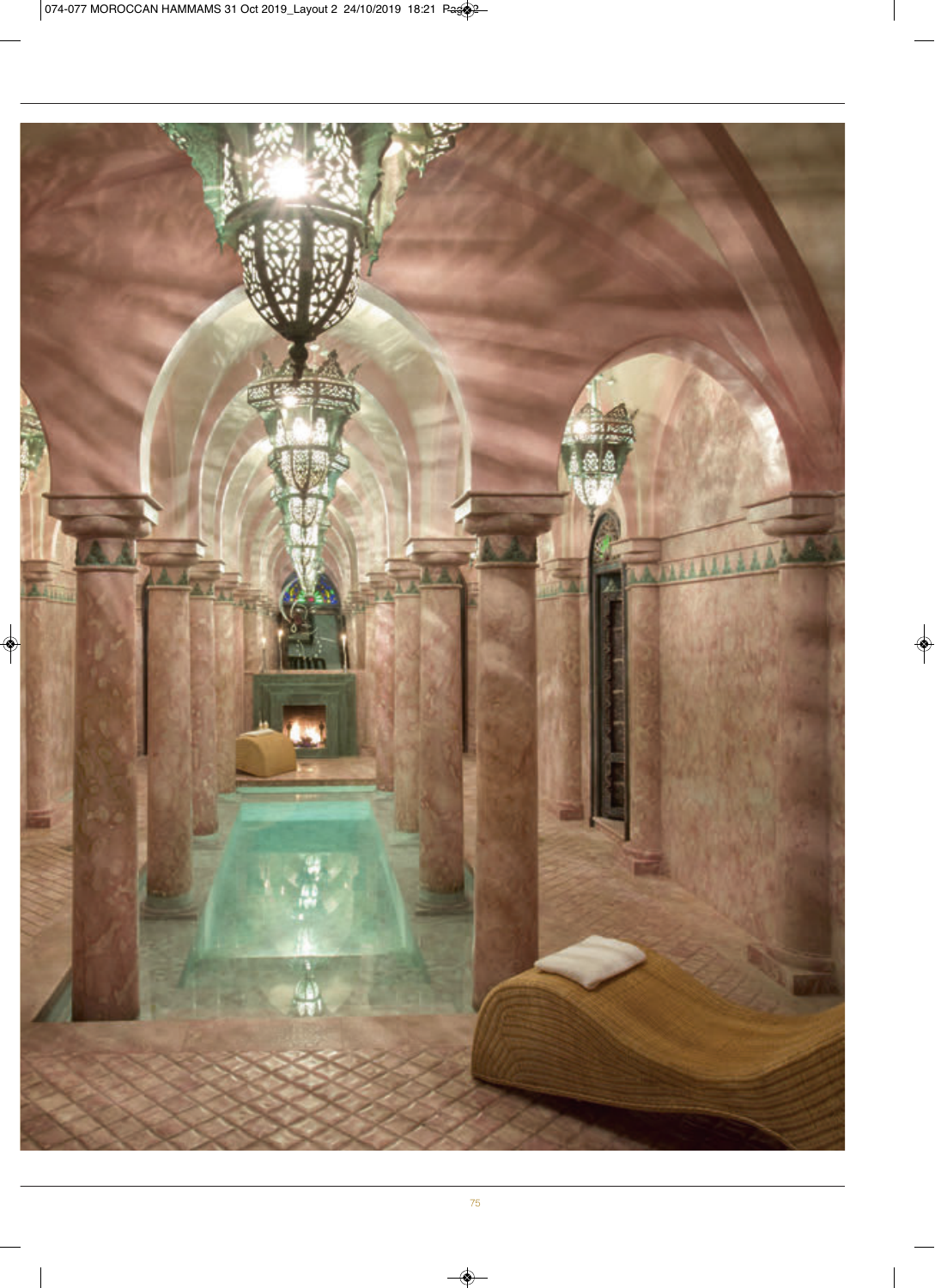

Above: The hammam at Riad Farnatchi, where the menu includes a seven-plant rhassoul clay mask, rinsed off with rosewater

#### **RIAD FARNATCHI**

Every once in a while a treatment really blows my mind, and that's what happened at Riad Farnatchi's chic little spa. Holistic massage expert Ahmed Bihssi combines Moroccan, Ayurvedic and reiki techniques in a ritual involving warm neroli oil, known for its relaxing effect. Using heated herb poultices – with lavender, cloves, rose and rosemary, and sea salt to draw out negative energy – he applied tapping motions on pressure points to soften knotted muscles. Ahmed works intuitively to treat each client according to their individual needs, and in my case that involved attempting to unblock my solar plexus – ie releasing tension in my stomach – to rebalance my energy flow. I could tell from the sense of peace I felt afterwards that some deep healing had taken place (90 mins, £60).

Equally, Farnatchi Spa is the perfect holein-the-wall sanctuary to pop into for a reviving cleanse after sightseeing in the Medina. The Royal Hammam (60 mins, £46) is a steamy affair that includes a seven-plant rhassoul mask rinsed off with rosewater. *Rooms from £250; riadfarnatchi.com*

#### **TIGMI**

Set in the Berber village of Tagadert, 25 kilometres outside central Marrakech, Tigmi is a charmingly rustic retreat enveloped in a



## To a hammam novice the exfoliating scrub can feel a little rough, but it's gratifying to see the dead skin come off in the process

stillness you simply won't find in the city. The spa is the highlight – an intimate space where you can leave your worries at the door and surrender to the care of your bath attendant. Inside the cave-like hammam the air is hot and humid and I felt my body relax as it was coated in luscious savon beldi. A few minutes in a separate steam room allows the soap to seep into the pores before it is scrubbed off with an exfoliating wash mitt. To a hammam novice this can feel a little rough, but it is gratifying to see the dead skin come off in the process. Next a lavenderinfused rhassoul mask was brushed all over my body, and a clay and silk powder mask infused with seaweed, rosemary and sage applied to my hair. I was left to relax for 15 minutes in the candle-lit hammam while the mud worked its magic. After a thorough

rinse, the Mineral Body Care ritual (40 mins, £42) ended with an invigorating dip in the plunge pool followed by a mini massage with neroli oil. I not so much walked as floated out of the spa. The following day I returned for an energising massage (45 mins, £34) and traditional Berber facial with hydrating peach extract (40 mins, £29), and by the end of my stay I felt reborn. *Rooms from £158; tigmi.com*

#### **AMANJENA**

Wellness is front and centre at all Aman resorts, not least its Moroccan outpost located in leafy Palmeraie, a 15-minute drive south-east of the Medina. The spa is a bit of a cultural melting pot but has several locally inspired treatments, and its signature Moroccan Bloom ritual (120 minutes, £211) is hammam heaven. The format is the traditional savon beldi application followed by a deep exfoliation and rhassoul mask to nourish and hydrate the skin, but also includes a white clay facial. It's all rinsed off with eucalyptus water before ending with an hour-long massage – either relaxing holistic or deep tissue. I also had a wonderfully decadent hair treatment and head massage (45 mins, £118) with heated argan oil infused with rosemary and geranium – super soothing and therapeutic for both the hair and scalp. *Rooms from £446; aman.com*